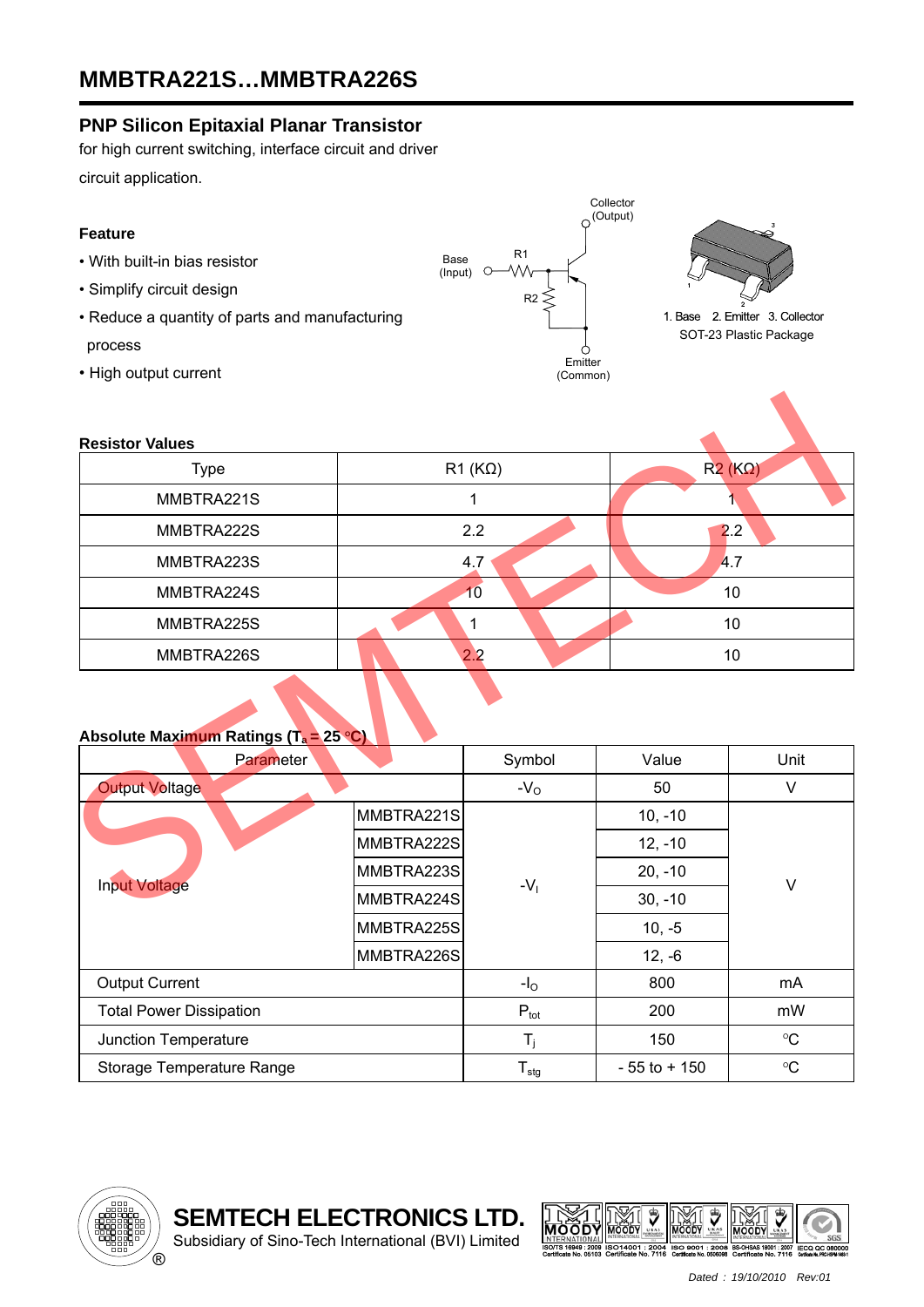#### **Characteristics at T<sub>a</sub> = 25 °C**

| Parameter                                                                                                                                        | Symbol         | Min.                             | Typ.                     | Max.                                                              | Unit       |
|--------------------------------------------------------------------------------------------------------------------------------------------------|----------------|----------------------------------|--------------------------|-------------------------------------------------------------------|------------|
| DC Current Gain<br>at - $V_0$ = 5 V, -l <sub>0</sub> = 50 mA<br>MMBTRA221S<br>MMBTRA222S<br>MMBTRA223S<br>MMBTRA224S<br>MMBTRA225S<br>MMBTRA226S | G <sub>1</sub> | 33<br>39<br>47<br>56<br>56<br>56 |                          |                                                                   |            |
| <b>Output Cutoff Current</b><br>at - $V_0$ = 30 V                                                                                                | $-IO(OFF)$     |                                  |                          | 10                                                                | μA         |
| Input Current<br>at $-V_1 = 5 V$<br>MMBTRA221S<br>MMBTRA222S<br>MMBTRA223S<br>MMBTRA224S<br>MMBTRA225S<br>MMBTRA226S                             | $-11$          |                                  | $\overline{\phantom{0}}$ | 7.2<br>3.8<br>1.8<br>0.88<br>7.2<br>3,6                           | <b>mA</b>  |
| <b>Output Voltage</b><br>at $I_0$ = 50 mA, $I_1$ = 2.5 mA                                                                                        | $-VO(ON)$      | $\overline{a}$                   |                          | 0.3                                                               | $\vee$     |
| Input Voltage (ON)<br>at $-V_0$ = 0.3 V, $-I_0$ = 20 mA<br>MMBTRA221S<br>MMBTRA222S<br>MMBTRA223S<br>MMBTRA224S<br>MMBTRA225S<br>MMBTRA226S      | $-VI(ON)$      |                                  | $\overline{\phantom{a}}$ | 3<br>$\mathfrak{S}$<br>$\mathfrak{S}$<br>3<br>3<br>$\overline{2}$ | $\vee$     |
| Input Voltage (OFF)<br>at - $V_0$ = 5 V, -l <sub>0</sub> = 0.1 mA<br>MMBTRA221S~224S<br><b>MMBTRA225S~226S</b>                                   | $-VI(OFF)$     | 0.5<br>0.3                       |                          |                                                                   | $\vee$     |
| <b>Transition Frequency</b><br>at - $V_0$ = 10 V, - $I_0$ = 5 mA, f = 100 MHz                                                                    | $f_T^{1}$      | $\blacksquare$                   | 200                      |                                                                   | <b>MHz</b> |
| <sup>1)</sup> Characteristic of transistor only.                                                                                                 |                |                                  |                          |                                                                   |            |



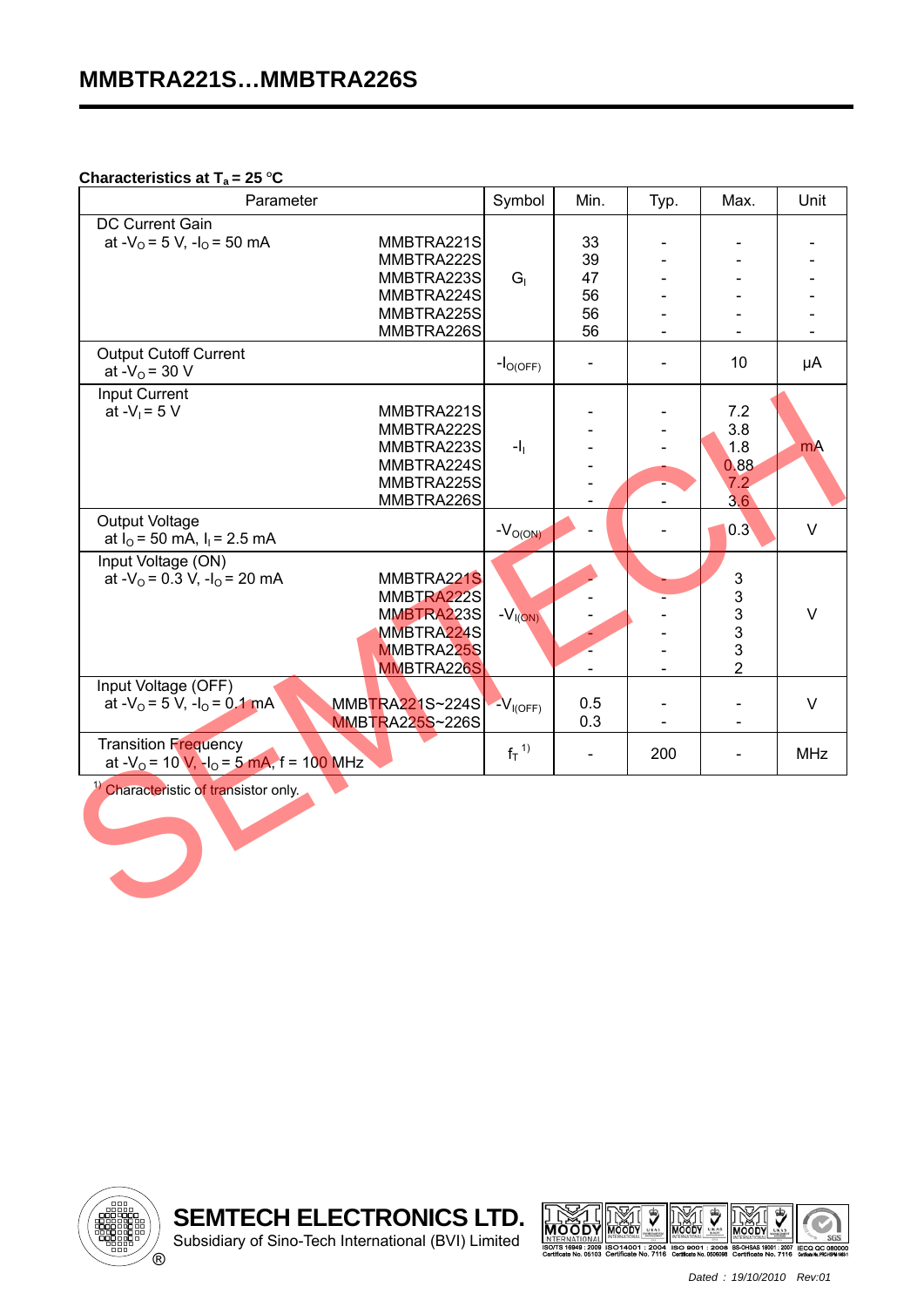# **MMBTRA221S…MMBTRA226S**





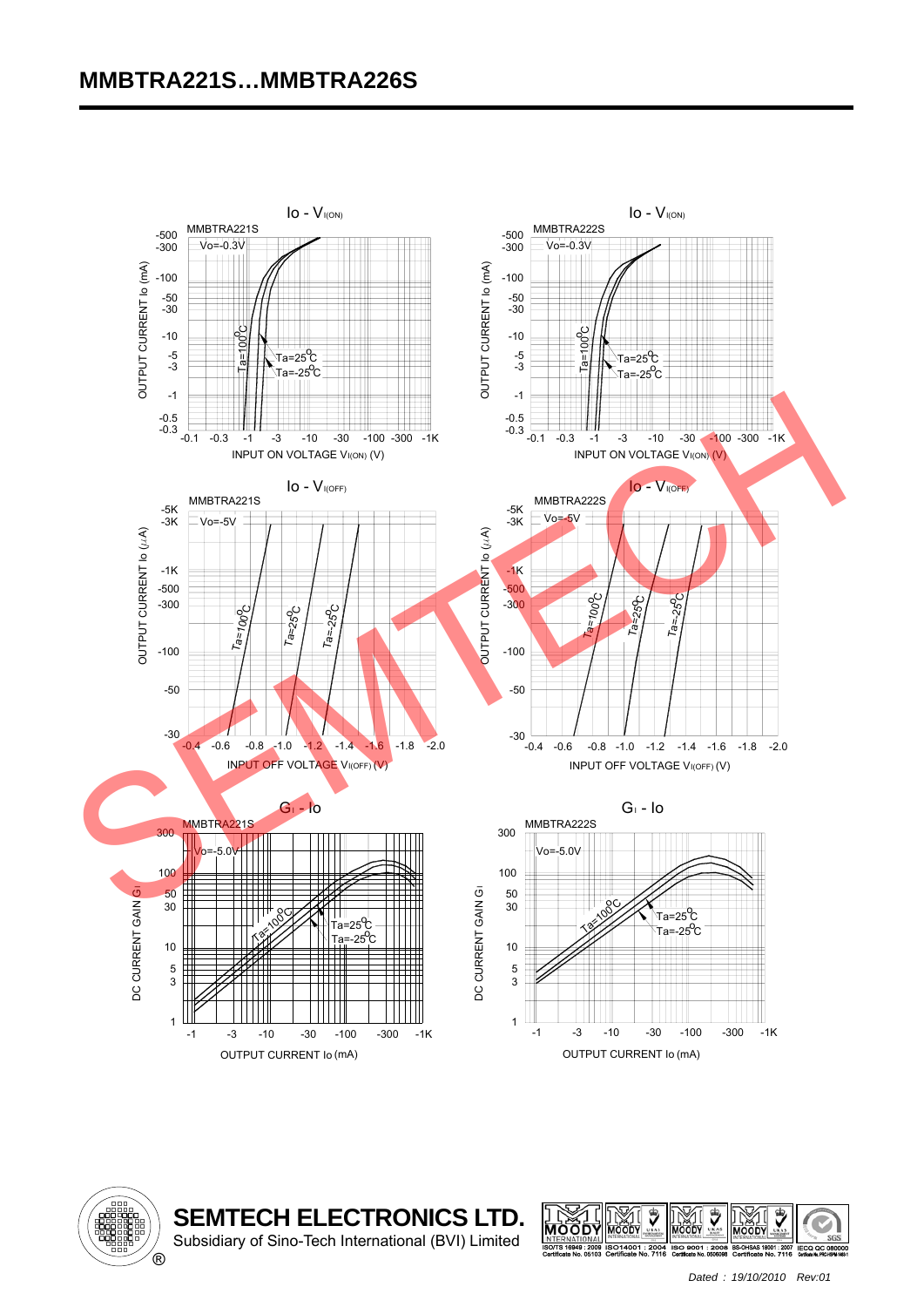# **MMBTRA221S…MMBTRA226S**





 $\overline{\phantom{a}}$